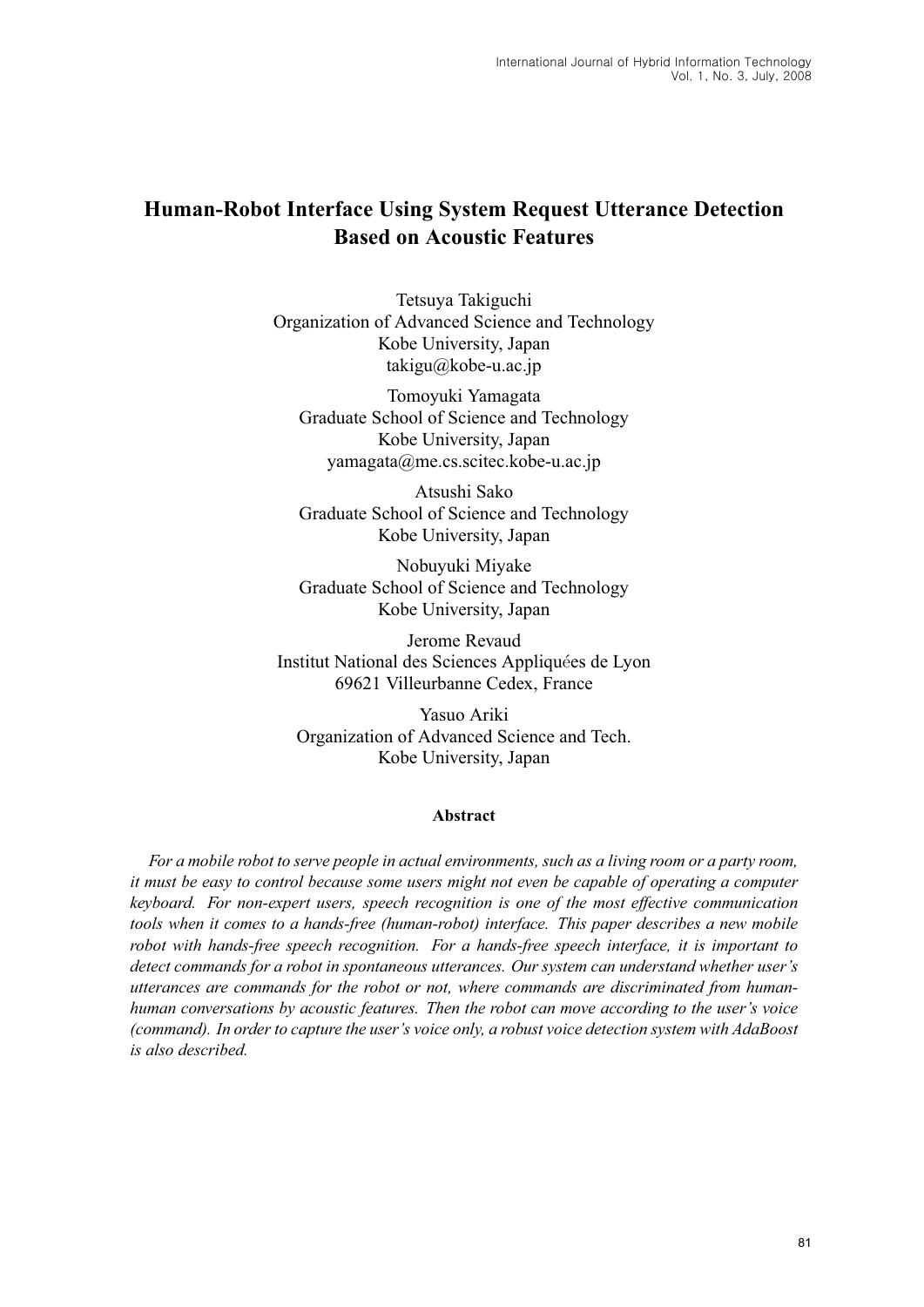

**Figure 1. Scenario of mobile picture-taking robot.**

## **1: Introduction**

Robots are now being designed to become a part of the lives of ordinary people in social and home environments, such as a service robot at the office, or a robot serving people at a party [1][2]. One of the key issues for practical use is the development of technologies that allow for user-friendly interfaces. This is because many robots that will be designed to serve people in living rooms or party rooms will be operated by non-expert users, who might not even be capable of operating a computer keyboard. Much research has also been done on the issues of human-robot interaction. For example, in [3], the gesture interface has been described for the control of a mobile robot, where a camera is used to track a person, and gestures involving arm motions are recognized and used in operating the mobile robot.

Speech recognition is one of our most effective communication tools when it comes to a handsfree (human-robot) interface. Most current speech recognition systems are capable of achieving good performance in clean acoustic environments. However, these systems require the user to turn the microphone on/off to capture voices only. Also, in hands-free environments, degradation in speech recognition performance increases significantly because the speech signal may be corrupted by a wide variety of sources, including background noise and reverberation. In order to achieve highly effective speech recognition, in [4], a spoken dialog interface of a mobile robot was introduced, where a microphone array system is used.

In actual noisy environments, a robust voice detection algorithm plays an especially important role in speech recognition, and so on because there is a wide variety of sound sources in our daily life, and because the mobile robot is requested to extract only the object signal from all kinds of sounds, including background noise. Most conventional systems use an energy- and zero-crossingbased voice detection system [5]. However, the noise-power-based method causes degradation of the detection performance in actual noisy environments.

Also, for a hands-free speech interface, it is important to detect commands in spontaneous utterances. Most current speech recognition systems are not capable of discriminating system requests - utterances that users talk to a system - from human-human conversations. Therefore, a speech interface today requires a physical button which on and off the microphone input. If there is no button for a speech interface, all conversations are recognized as commands for the system. The button spoils the merit of speech interfaces that users do not need to operate by the hand. Concerning this issue, there are researches on discriminating system requests from human-human conversation by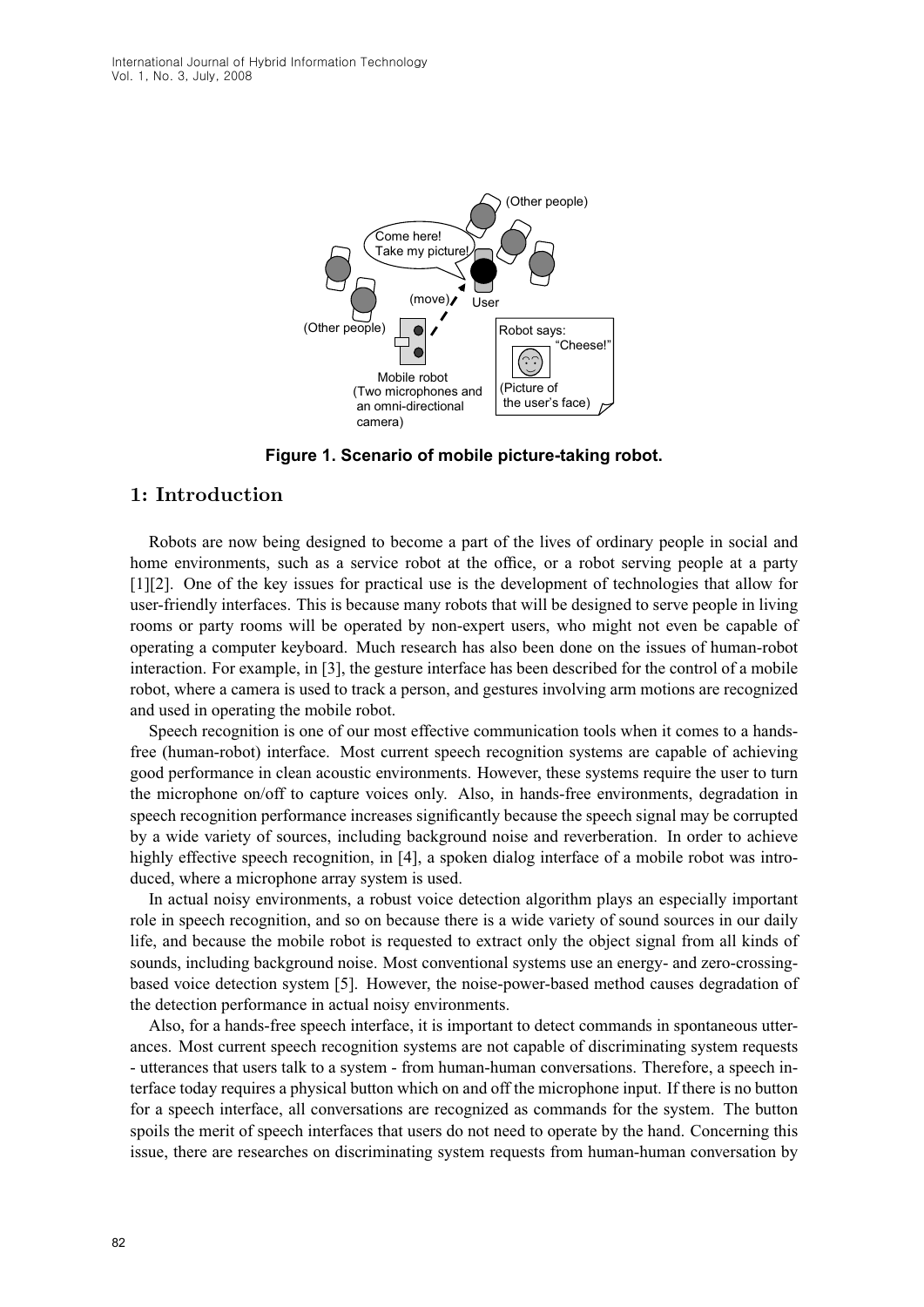

**Figure 2. Picture of mobile robot built in this work.**

acoustic features calculated from each utterance [6]. And also, there are discrimination techniques using linguistic features. Keyword or key-phrase spotting based methods [7, 8] have been proposed. However, using keyword spotting based method, it is difficult to distinguish system requests from explanations of system usage. It becomes a problem when both utterances contain a same "keywords." For example, the request speech is "come here" and the explanation speech is "if you say come here, the robot will come here." In addition, it costs to construct a network grammar to accept flexible expressions.

In this paper, an advanced method of discrimination using only acoustic features is described. The difference of system requests and spontaneous utterances usually appears on the head and the tail of the utterance [9]. By separating the utterance section and calculating acoustic features from each section, the accuracy of discrimination was improved. In adition, a robust voice/non-voice detection algorithm using AdaBoost, which can achieve extremely high detection rates in noisy environments, is described in this paper [10].

Also, the user's direction estimation by CSP (Crosspower-Spectrum Phase) is implemented on the mobile robot. That enables the mobile robot to serve the user who calls to it from among other people. The two-channel noise reduction method is also implemented in order to improve the speech recognition performance. Using the user's direction estimated by the CSP method, the robot can move freely from its position to the user's position. After the mobile robot moves to the target position, it detects the user's face using the OpenCV library and takes the picture, which is integrated into the mobile robot's operating program.

## **2: Mobile Picture-Taking Robot**

Figure 1 shows a scenario of the multi-modal robot that can take the user's picture (mobile picture-taking robot), and Figure 2 shows a picture of the mobile robot built in this work. The mobile robot can move intelligently in the user's direction by listening to the user's voice, and recognize what the user asks it. As shown in Figure 3, the robust speech recognition system on the mobile robot is composed of four steps. The first step is voice detection with AdaBoost, where